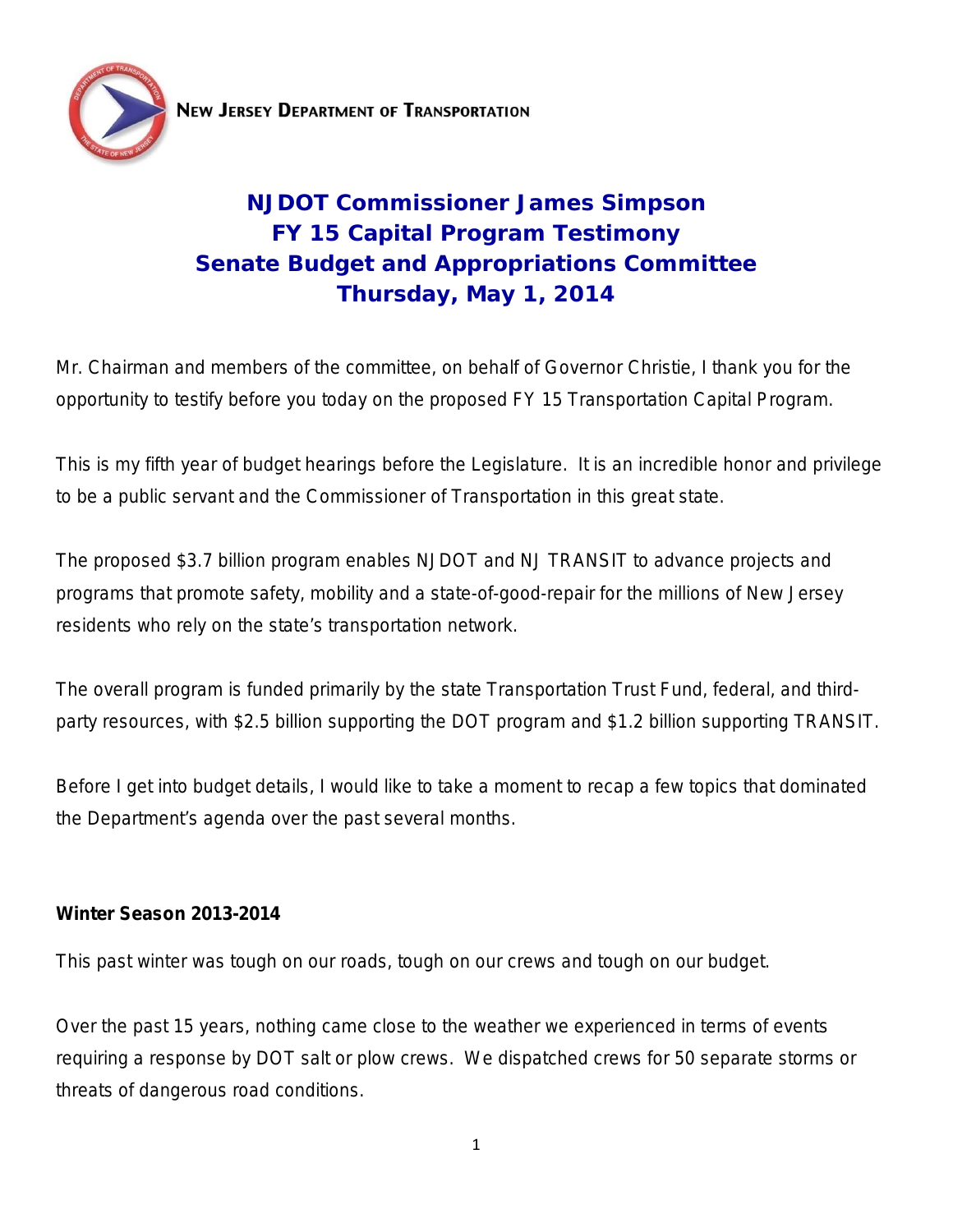Through April 21, our costs reached a staggering \$138 million, about the same as the combined cost of the previous three seasons.

We went through 496,000 tons of salt, nearly twice the amount we needed last year.

Unlike other jurisdictions in New Jersey and in other states, NJDOT never ran out of salt, despite heavy demand and supply shortages among our vendors.

In January, when we recognized logistics problems with our primary vendor in getting salt from its stockpile in Port Newark to its customers, we intervened with useful tactics to speed deliveries.

When it became apparent in early February that the logistics problem had morphed into a supply problem, meaning that the vendor did not have enough cargo ships scheduled to arrive in New Jersey to meet demand, we identified alternate supplies and procured them.

Our efforts took us to vendors or stockpiles in Utah, Virginia, Delaware, Maine, Canada and the Great Lakes. I even called Morocco and a freight forwarder in Paris about Russian salt.

I think we're all familiar with the saga of the 40,000 tons of salt in Maine, and the foreign-flagged vessel, the Anastasia, that could have been used to transport it to Newark if only the federal government had granted a Jones Act waiver, so I won't go into details. To be clear, the Administration was not seeking to kill the Act. We simply were seeking a common sense, one-time waiver to serve the common good.

Public safety for U.S. citizens should trump a 100-year-old maritime law. If anyone believes otherwise, just look at what happened on the Pennsylvania Turnpike just outside of Trenton on February 14, where they had a 100-car pileup, and the consequences of not having enough salt.

I bring it up simply to indicate that we responded swiftly and aggressively to avert a potentially catastrophic situation and to protect New Jersey residents.

We plan to increase our salt storage capacity from the current 164,000 tons to better withstand shortages associated with spikes in demand and gaps in deliveries.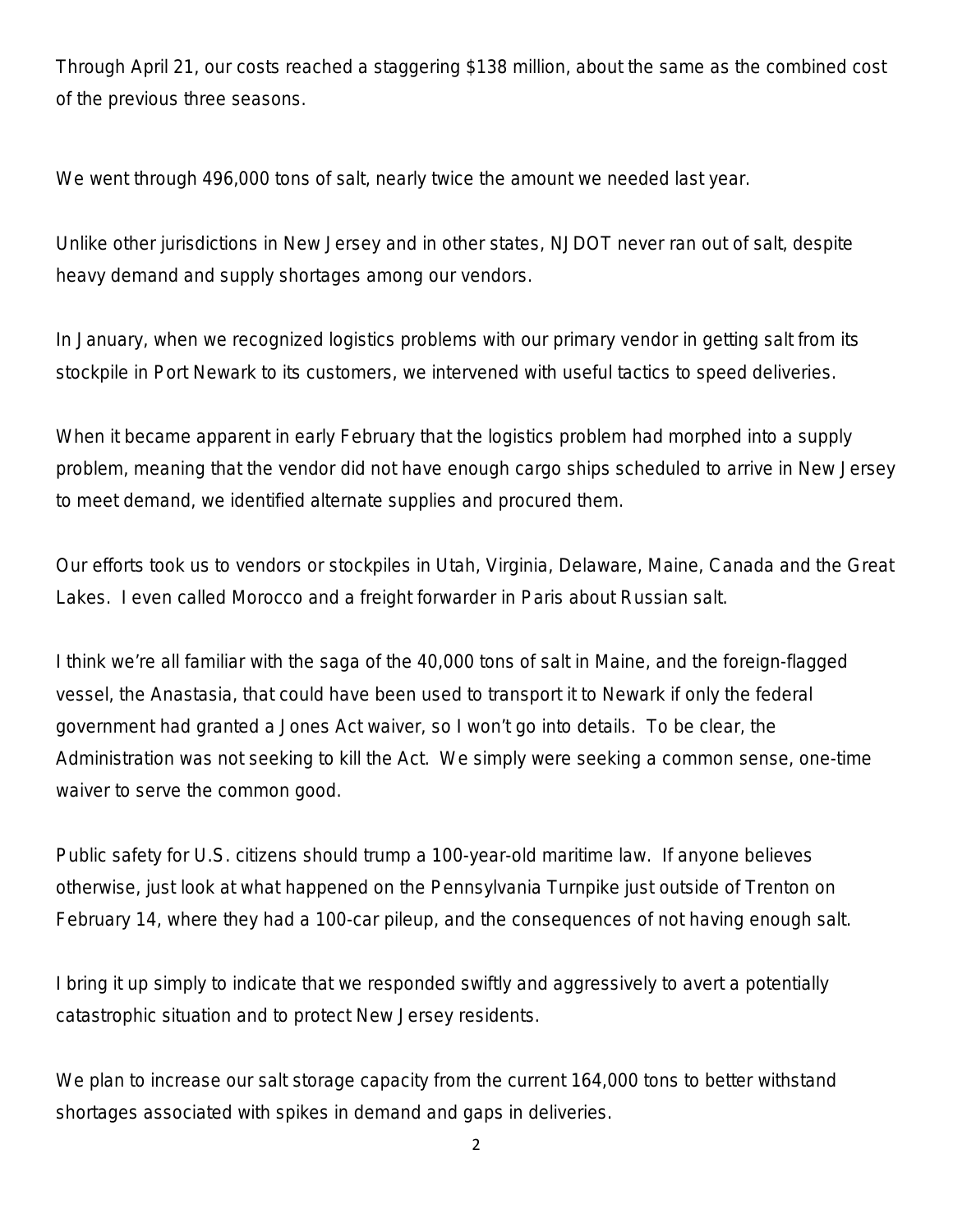#### **Pulaski Skyway**

More recently, we have been intensely focused on the \$1 billion-plus Pulaski Skyway rehabilitation project, and especially on our efforts to minimize inconvenience for 40,000 motorists who have been displaced from the northbound travel lanes.

It is the biggest project in the history of NJDOT.

The Pulaski Skyway opened to traffic in 1932. Over the years it has fallen into disrepair. It has been rated as structurally deficient since 1983. In the past 20 years, more than 600 bridges have failed in the U.S. We don't want Pulaski to be one of them.

Work to replace the bridge deck got under way on April 12 and will continue for two years. During this time, the Skyway will be closed to northbound vehicles.

To help the media and the public understand the urgency of the project, I took reporters and camera crews up on a lift five days before the closure, to get a close look at the floor beams and girders supporting the bridge deck.

The massive steel floorbeams were riddled with holes. Corrosion from years of exposure to water and salt has left the beams looking like Swiss cheese.

Closing the northbound lanes was the best of several options that we considered. Given the condition of the bridge, we needed to select a construction option that moved along the work as quickly as possible, and that enabled us to accommodate traffic as best we could.

Our construction plan keeps southbound lanes open. That traffic will be shifted to the newly rebuilt northbound side of the bridge deck next year, and northbound travel will be restored in two years.

NJDOT's project team and I have worked closely with Newark, Kearny, and Jersey City law enforcement and administration officials to mitigate anticipated impacts on local streets. The Department will continue to work closely with our partners to resolve issues that arise in the coming months and years.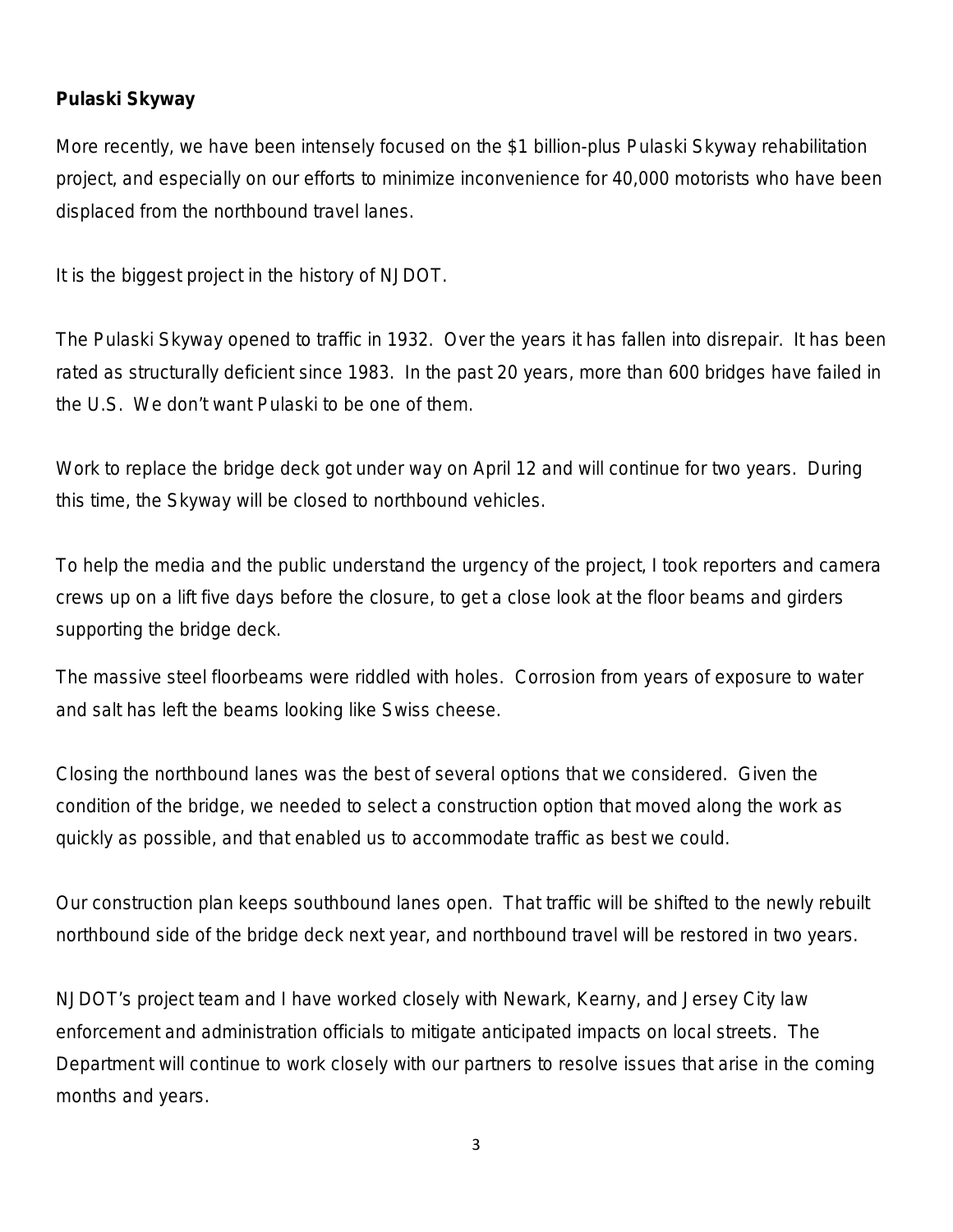We also have worked with NJ TRANSIT, the Port Authority, and private bus and ferry operators to create additional opportunities for those who want to switch to public transportation.

We are diverting 9,600 vehicles every a.m. peak period and have identified accommodations for 13,600 vehicles.

## **Route 35**

Before I get back to budget numbers, I'd like to update you on our project to rebuild Route 35, which was destroyed by Superstorm Sandy in October, 2012.

To date the FHWA has provided the Department with \$310 million in funds, with FEMA providing another \$10 million, much of which has supported our efforts to clean up debris after the storm, and advance the highway reconstruction project.

We are building a new, two-foot-thick highway, as well as a completely new drainage system. The FHWA has been a tremendous partner through the Sandy recovery and rebuilding process, and is providing 80 percent of the \$265 million cost.

Harsh winter weather and unforeseen complications associated with underground utility lines has slowed work, but the three contractors who have been awarded different sections of the project have made a lot of progress since the start of construction last fall.

We are working to complete the project as expeditiously as possible while at the same time optimizing travel on the highway during busy summer seasons.

Despite space constraints, NJDOT was able to create a plan that includes dedicated bike lanes along nearly ten miles of the 12.5 mile length of the project.

#### **Now, back to the budget**

The \$3.7 billion program comprises the following sources and amounts:

- Federal \$1.46 billion
- State funds (TTF) \$1.23 billion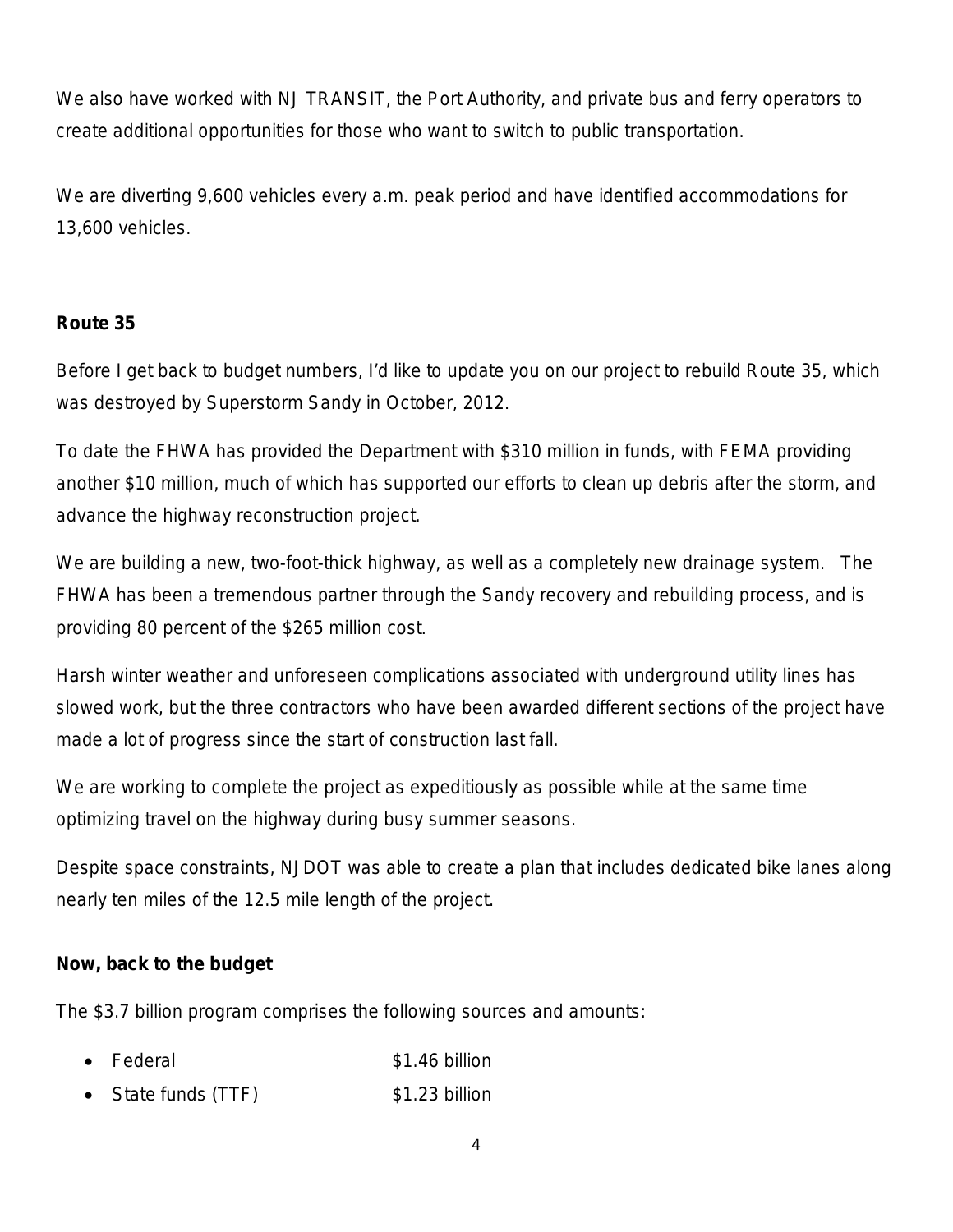## PANYNJ **\$375 million for DOT projects**

• Another \$615 million for Port Authority projects is listed in our budget for federal reporting purposes only. This money does not come to the Department and is not used to fund any NJDOT project.

My remarks will focus on NJDOT's \$1.9 billion capital program, which is the \$2.5 billion I mentioned at the beginning of my remarks, minus the \$615 million in Port Authority money that has no actual impact on our program.

Our \$1.9 billion program is supported by:

- \$755 million from the TTF
- \$776 million from federal sources
- \$375 million from the Port Authority, which funds DOT projects that benefit the Port Authority's region.

Building and repairing roads and bridges are the bread-and-butter of the Department. This work, along with Local Aid grants, provides us with opportunities to advance important public safety, mobility, and improved quality-of-life objectives throughout the state for motorists, pedestrians and bicyclists.

The Department has more than \$6.5 billion in projects in concept development, preliminary engineering or active construction, including more than 100 projects currently in construction. As I've mentioned:

- Pulaski Skyway Rehabilitation  $$1$  billion-plus
- Route 35 Reconstruction \$265 million

And also:

- \$900 million for Direct Connection, a project in Camden County that links two segments of I-295 at the interchange with Route 42/I-76
- \$700 million for the Route 7/Wittpenn Bridge project in Hudson County that replaces a lift bridge over the Hackensack River in Kearny and Jersey City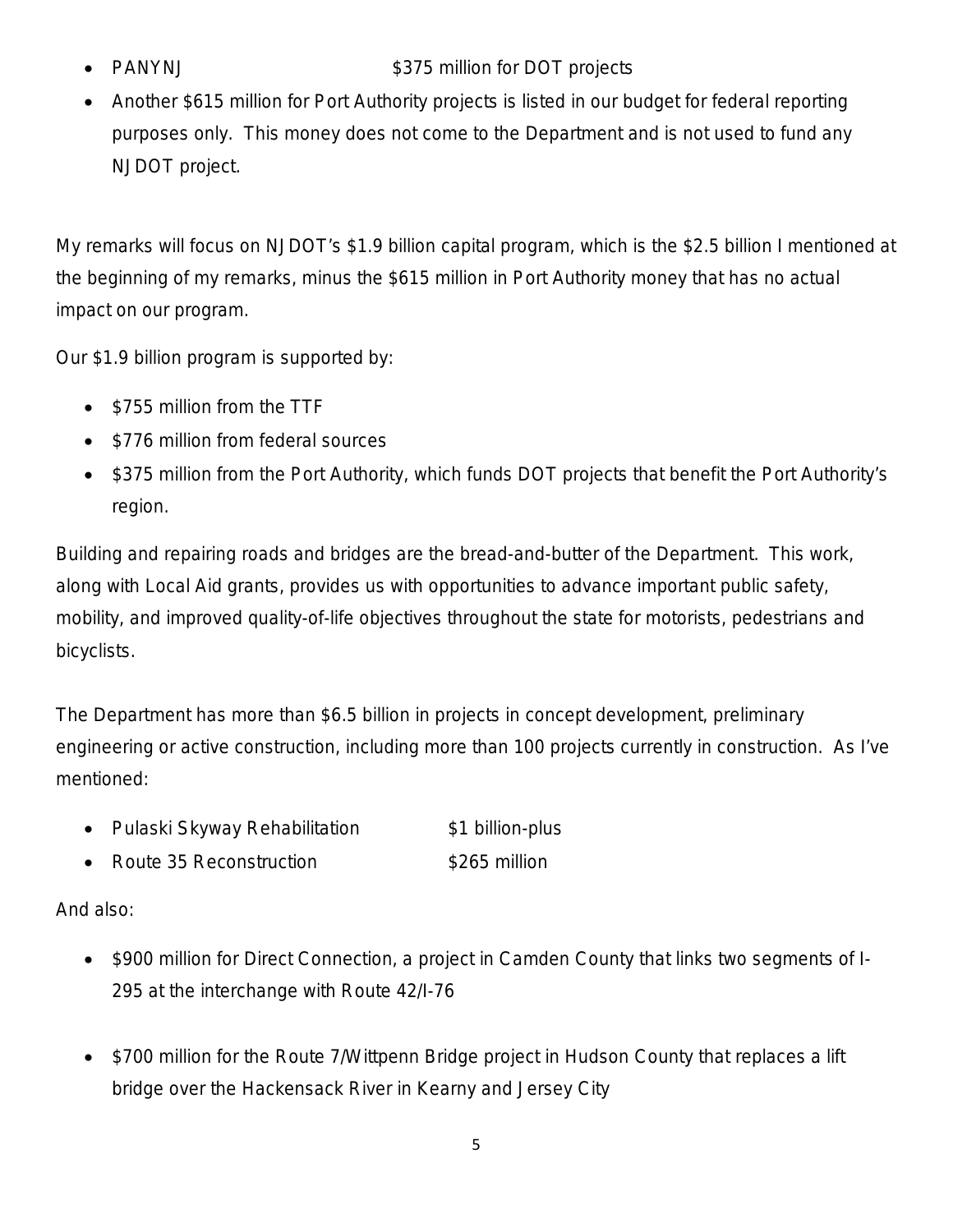\$350 million for the Route 72 Manahawkin Bay Bridges project that includes a new parallel span over Manahawkin Bay

Consistently high investment levels in roads and bridges have become a hallmark of the Christie Administration.

The FY 15 capital program increases our investments in pavement by 27% over the current year, from \$241 million to \$305 million, and increases our investments in state and local bridges by 4%, from \$730 million to \$759 million.

The projects we are funding, from the largest to the smallest, are moving the needle in the right direction when it comes to roadway and bridge condition.

## **Roads**

The DOT is responsible for 13,300 lane-miles of roadways in New Jersey. Our asset management strategy, to rebuild where needed and perform preventive maintenance to extend the life of roads in good condition, has paid handsome dividends.

In 2008, just 47% of our roads were rated acceptable. Now that figure stands at 58%. In addition, pavement rated in good condition, which was at an all-time low of just 10% percent in 2005, now is up to 28%.

Maintaining current investment levels will enable us to reach our goal of 80% in acceptable condition by 2021.

Because of the harsh winter, we have seen a lot of potholes.

We normally fill about 160,000 potholes per fiscal year, at a cost of about \$2 million. Through April 28, we filled 235,000 potholes at a cost of \$2.8 million.

The \$305 million for roadway assets includes approximately \$15 million to resurface the 11.5-mile New Jersey portion of the Palisades Interstate Parkway, even though that road is not the DOT's responsibility.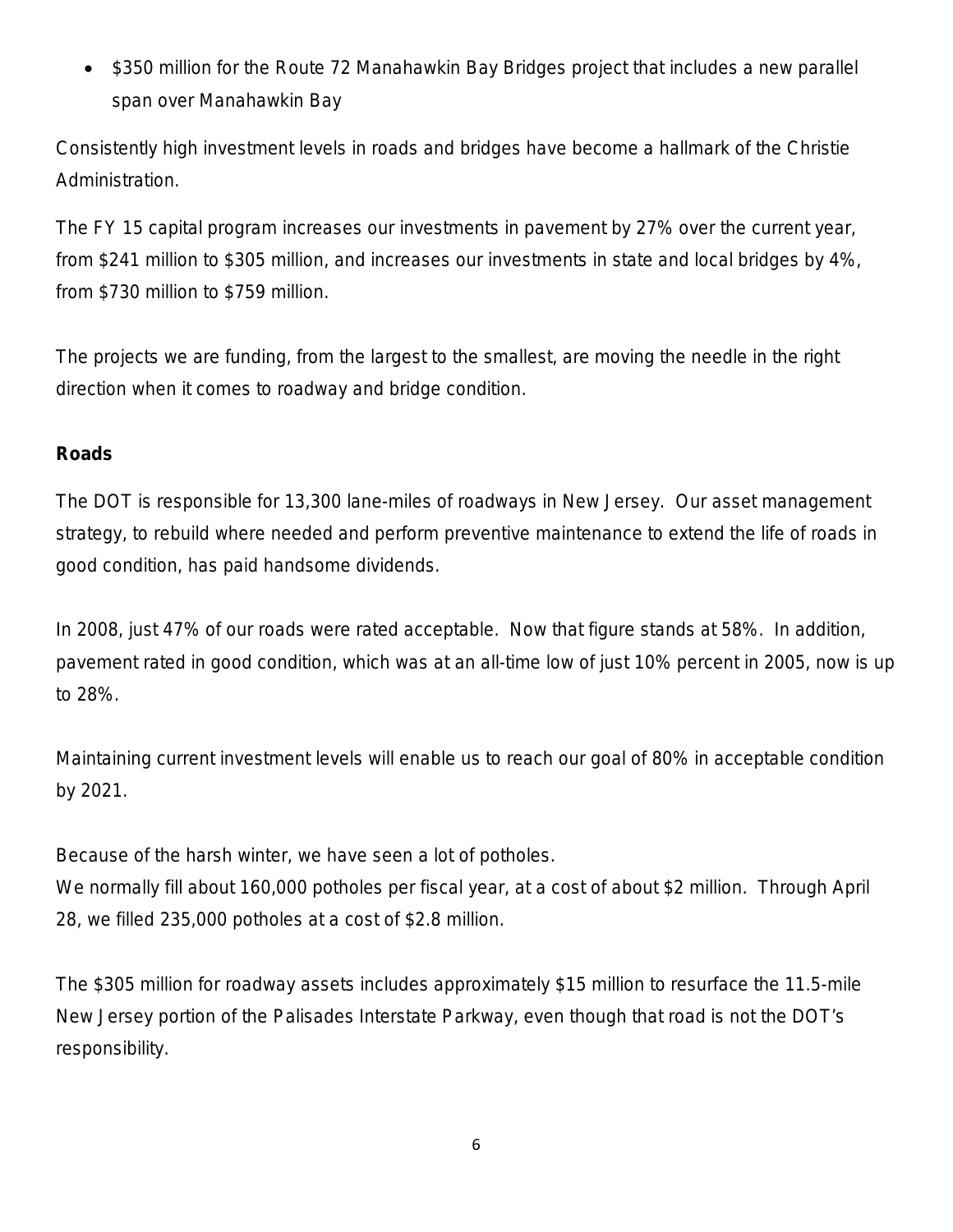# **Bridges**

We own or maintain 2,574 bridges and are investing \$759 million in state and local bridges in FY 15.

In 2010, when 330 of our bridges were rated structurally deficient, we set a goal for ourselves to cut that number in half, to 165 bridges by 2021. The number now stands at 293, or 11 percent of our inventory.

## **Local System Support**

Local System Support includes a variety of grant programs provided to local governments and to the three Metropolitan Planning Organizations. Total support in FY 15 is \$411 million, about the same as last year.

DOT administers most of it -- \$359 million -- with NJ TRANSIT administering \$52 million.

Of DOT's share of Local System Support, \$329 million is devoted to direct grants to municipalities and counties through roughly a dozen federal- and state-funded programs.

Four significant grant programs – Municipal Aid, County Aid, Local Bridges Future Needs, and Local Aid Infrastructure Fund –will continue to distribute a total of \$190 million to municipal and county recipients.

Other popular grant programs – Safe Streets to Transit, Bikeways, and Transit Village – will be held steady at \$1 million each.

# **Dredging**

There are 216 state channels in nine counties, covering a distance of 200 nautical miles.

NJDOT has taken the lead in managing a priority program for the dredging of state navigation channels. We announced a multi-year program in March to return New Jersey's waterways to a state-of-good-repair.